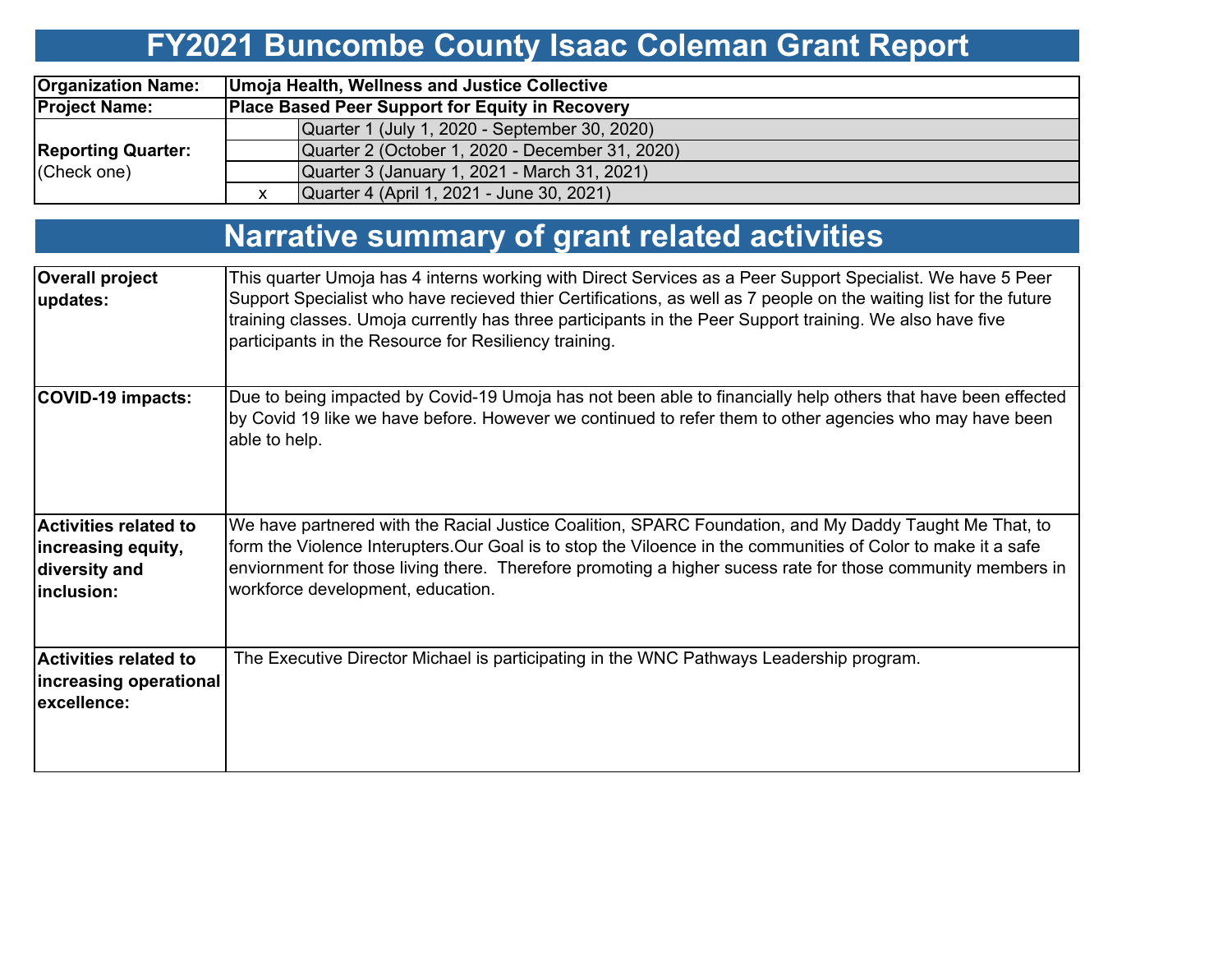# **FY2021 Buncombe County Isaac Coleman Grant Report**

| <b>Organization Name:</b> | Umoja Health, Wellness and Justice Collective          |                                                 |  |  |  |  |  |  |  |  |
|---------------------------|--------------------------------------------------------|-------------------------------------------------|--|--|--|--|--|--|--|--|
| <b>Project Name:</b>      | <b>Place Based Peer Support for Equity in Recovery</b> |                                                 |  |  |  |  |  |  |  |  |
|                           |                                                        | Quarter 1 (July 1, 2020 - September 30, 2020)   |  |  |  |  |  |  |  |  |
| <b>Reporting Quarter:</b> | 10                                                     | Quarter 2 (October 1, 2020 - December 31, 2020) |  |  |  |  |  |  |  |  |
| (Check one)               |                                                        | Quarter 3 (January 1, 2021 - March 31, 2021)    |  |  |  |  |  |  |  |  |
|                           |                                                        | Quarter 4 (April 1, 2021 - June 30, 2021)       |  |  |  |  |  |  |  |  |

## **Progress toward annual goals**

|                                            | Please only include new data for the specific quarter |           |                  |           |                  |                 |
|--------------------------------------------|-------------------------------------------------------|-----------|------------------|-----------|------------------|-----------------|
| <b>Measure</b>                             | <b>Annual Goal</b>                                    | Quarter 1 | <b>Quarter 2</b> | Quarter 3 | <b>Quarter 4</b> | <b>Progress</b> |
| # of Neighborhood-Based Service Learning   |                                                       |           |                  |           |                  |                 |
| Interns                                    | 14                                                    |           |                  | რ.        |                  | 18              |
| # of Intercommunity Health and Equity      |                                                       |           |                  |           |                  |                 |
| Service Learning Interns                   |                                                       |           |                  |           |                  |                 |
| # of community support sessions organized  |                                                       |           |                  |           |                  |                 |
| by Service Learning Interns                | 48                                                    | 12        | 10               | 20        | 10               | 52              |
| # of community-led projects organized with |                                                       |           |                  |           |                  |                 |
| support from Service Learning Interns      | 16                                                    |           |                  |           |                  | 16              |

#### **Comments:**